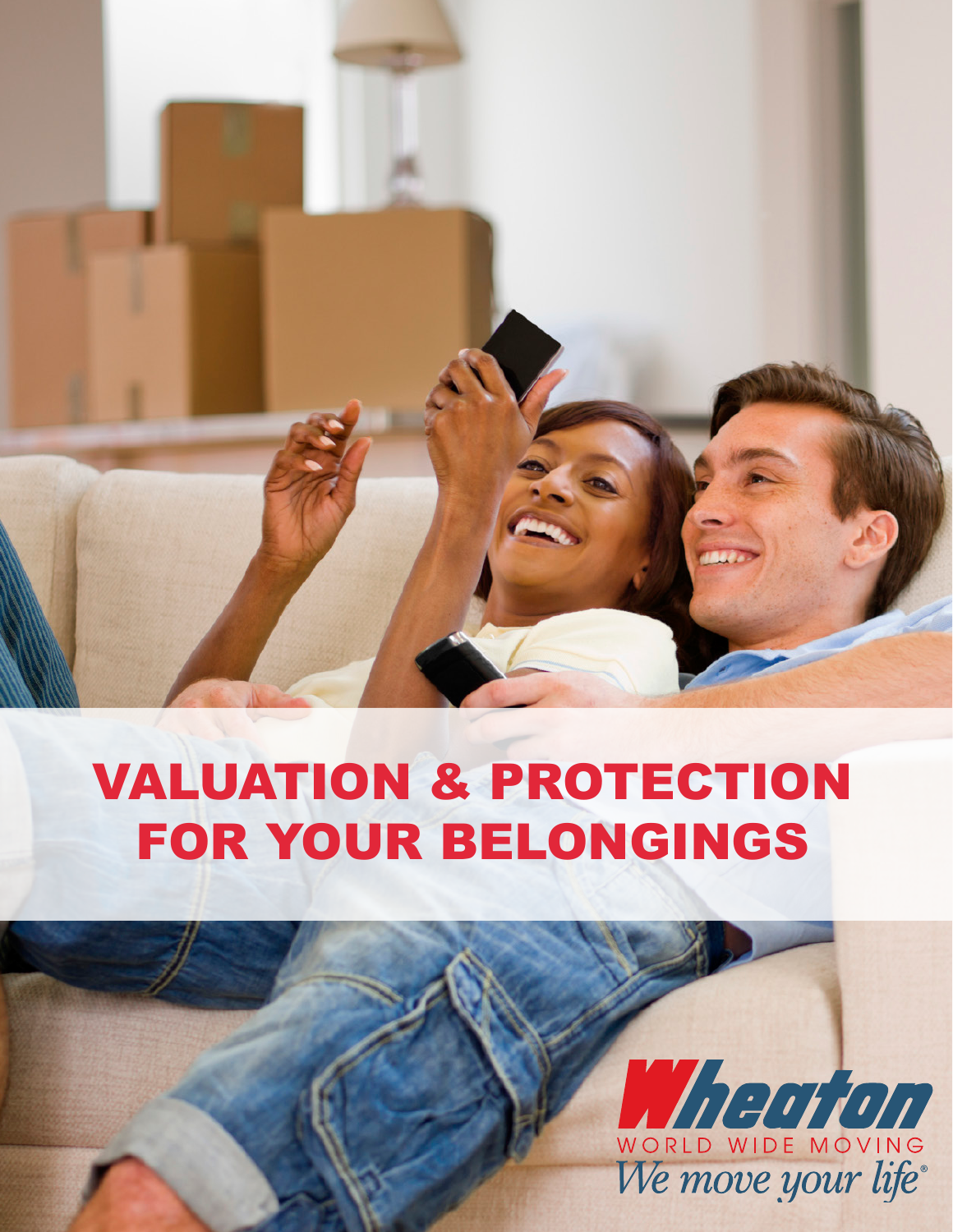# Get to know Full Replacement Value Protection

**Only you know the true value of your personal belongings, and Wheaton Van Lines wants to make sure your household goods are protected no matter what. That's why we offer Full Replacement Value Protection (FRVP) plans. In the rare instance that your household goods and personal belongings are damaged as part of a move, you'll rest easy knowing you're covered by a cost effective FRVP plan.**

## Valuation Protection Plans

With Wheaton Van Lines, you can decide how much your household goods are worth and select a transit protection plan that's right for you. Our standard Full Replacement Value Protection Plan is automatically applied to your shipment (zero deductible option).

If your belongings have a higher value, you can choose another of Wheaton Van Lines's Full Replacement Value Protection plans with flexible costs and deductible levels. Your Wheaton Van Lines agent will provide you with the details of each plan. FRVP is not an insurance policy. You should consult with your insurance company to see if your policy provides any insurance coverage for your household goods in-transit. If you decide not to choose a Full Replacement Value Protection plan, Wheaton Van Lines automatically applies a 60 cents per pound/per article policy to your shipment at no cost.

FRVP plans ensure your belongings are covered for repair, replacement or reimbursement against loss or damage for up to 100 percent of their current retail value – without depreciation. The maximum reimbursement is the shipment value you declare after sign-off on the Bill of Lading with your professional driver.

Included in FRVP coverage is "pairs and sets" protection. If one or more item(s) that are part of a matching pair or set is lost or damaged during the moving process, Wheaton Van Lines will replace or restore the pair or set to its original value or condition.

No one can tell you how much your personal belongings are worth. Wheaton puts the power of Full Replacement Value Protection in your hands because our goal is creating customers for life.

## Note: Items of extraordinary value

**Full Replacement Value Protection Price** (Effective on shipments loading on or after May 15, 2013)

| Valuation<br>(In Dollars) | Charge (In Dollars) |                     |                     |                      |
|---------------------------|---------------------|---------------------|---------------------|----------------------|
|                           | \$0<br>Deductible   | \$250<br>Deductible | \$500<br>Deductible | \$1000<br>Deductible |
| 6,000                     | \$<br>110           | \$<br>80            | 70<br>\$            | \$<br>40             |
| 10,000                    | 170                 | 120                 | 100                 | 55                   |
| 15,000                    | 200                 | 145                 | 125                 | 65                   |
| 20,000                    | 235                 | 165                 | 135                 | 80                   |
| 25,000                    | 280                 | 200                 | 165                 | 100                  |
| 30,000                    | 335                 | 235                 | 190                 | 120                  |
| 35,000                    | 390                 | 270                 | 220                 | 140                  |
| 40,000                    | 440                 | 310                 | 240                 | 155                  |
| 50.000                    | 495                 | 350                 | 275                 | 190                  |
| 60,000                    | 570                 | 400                 | 330                 | 225                  |
| 75,000                    | 660                 | 470                 | 405                 | 285                  |
| 100,000                   | 810                 | 625                 | 530                 | 380                  |
| 125,000                   | 980                 | 780                 | 665                 | 485                  |
| 150,000                   | 1,130               | 940                 | 805                 | 610                  |
| 175,000                   | 1,300               | 1.105               | 980                 | 765                  |
| 200,000                   | 1,475               | 1,260               | 1,115               | 915                  |
| 225,000                   | 1,655               | 1,415               | 1,250               | 1,075                |
| 250,000                   | 1,815               | 1,570               | 1,380               | 1,225                |
| 250.000+                  | 0.69/\$100          | 0.60/\$100          | 0.52/\$100          | 0.49/\$100           |

*The charge for replacement coverage on shipments transported to or from Alaska will be twice the rates shown above.*

*When a customer declares or releases their belongings to a valuation amount that falls between those amounts shown on the chart, the charge for the next highest valuation amount applies.*

*The charge for a maximum valuation exceeding \$250,000 is the applicable charge for the first \$250,000 declared, plus the additional rate shown above per \$100 for the amount in excess of \$250,000.*

Under the Full Replacement Value Protection option, your mover is also permitted to limit its liability for loss or damage to articles that have extraordinary value, unless you specifically list these articles on the "Inventory of Items Value in Excess of \$100 Per Pound Per Article" form. An article of extraordinary value is any item whose value exceeds \$100 per pound. Ask your Wheaton Van Lines agent for a complete explanation of this limitation of liability before you move. It is your responsibility to study these provisions carefully and to make the necessary declaration. (Not all movers use these special provisions for articles of extraordinary value.)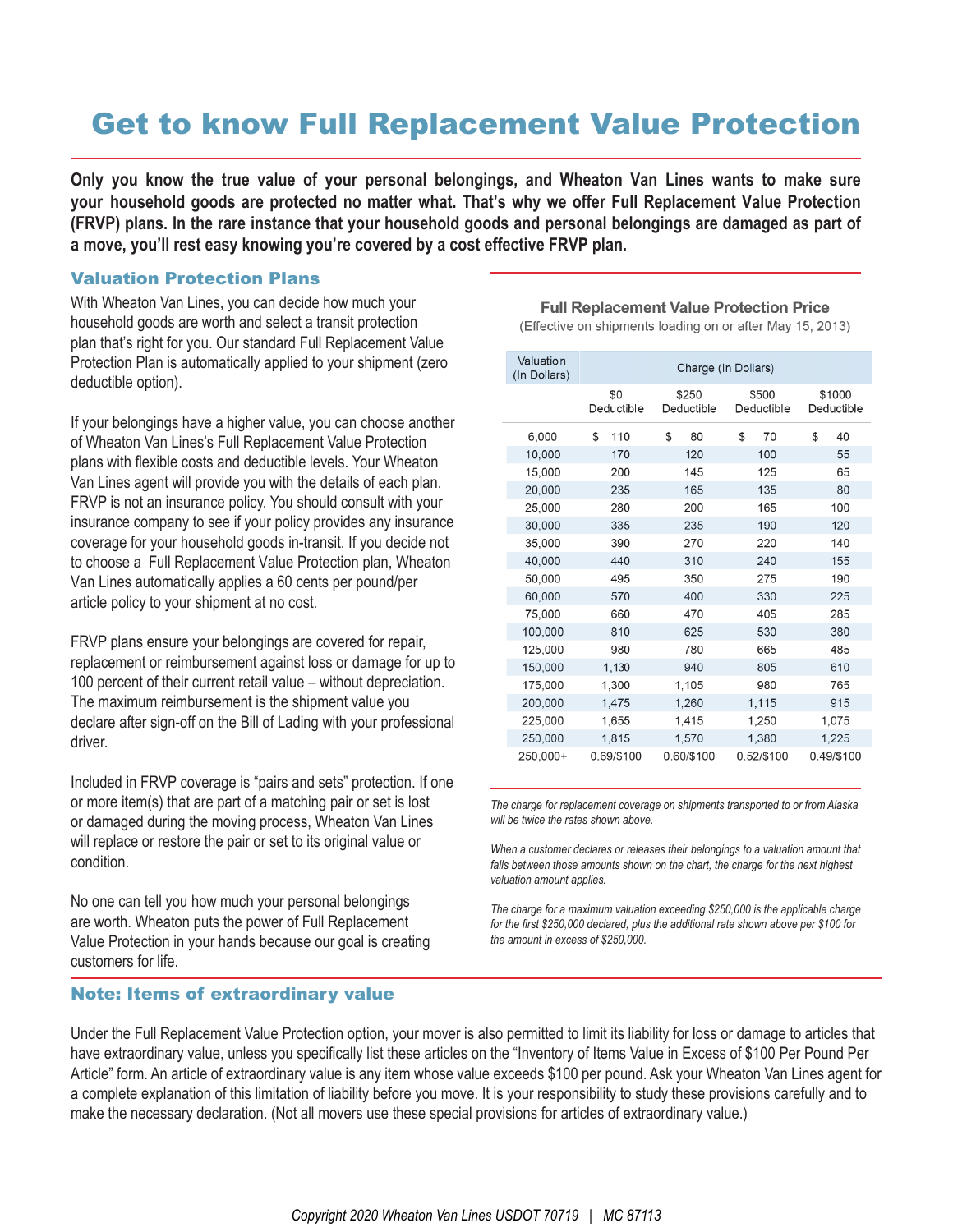# Important information for protecting your shipment

| Type of<br>Protection | Option 1: Full Replacement Value                                                                                                                                                                                                                                                                                                                                                                                   | <b>Sample Bill of Lading</b>                                                                                                                                                                                                                                                                                                                                                                                                                                                                                                                                                                                                                                                                                                                                                                                                                                                                                                                                                                                                                                                                                                               |  |  |
|-----------------------|--------------------------------------------------------------------------------------------------------------------------------------------------------------------------------------------------------------------------------------------------------------------------------------------------------------------------------------------------------------------------------------------------------------------|--------------------------------------------------------------------------------------------------------------------------------------------------------------------------------------------------------------------------------------------------------------------------------------------------------------------------------------------------------------------------------------------------------------------------------------------------------------------------------------------------------------------------------------------------------------------------------------------------------------------------------------------------------------------------------------------------------------------------------------------------------------------------------------------------------------------------------------------------------------------------------------------------------------------------------------------------------------------------------------------------------------------------------------------------------------------------------------------------------------------------------------------|--|--|
| Released Value:       | You must declare at time of loading a minimum replacement<br>value of \$6,000 or \$6.00 per pound times the weight of the<br>shipment, whichever is greater, to qualify for this coverage. You<br>can also declare a lump sum that exceeds \$6.00 per pound<br>times the weight of the shipment.<br>There are four plans available:<br>No deductible<br>\$500 deductible<br>\$250 deductible<br>\$1,000 deductible | Option 1:<br>The Cost Estimate that you receive from your mover MUST INCLUDE full Replacement Value<br>Protection for the articles that are included in your shipment. If you wish to waive the Full<br>Replacement Value level of protection, you must complete the WAIVER of Full Replacement<br>Value Protection shown below.<br>Full Replacement Value Protection is the most comprehensive plan available for protection<br>of your goods. If any article is lost, destroyed, or damaged while in your mover's custody,<br>your mover will, at its option, either 1.) repair the article to the extent necessary to restore it<br>to the same condition as when it was received by your mover, or pay you the cost of such<br>repairs; or 2.) replace the article with an article of like kind and quality; or pay you the cost of<br>such a replacement. Under Full Replacement Value Protection, if you do not declare a higher<br>replacement value on this form prior to the time of shipment, the value of your goods will be<br>deemed to be equal to \$6.00 multiplied by the weight (in pounds) of the shipment, subject to a |  |  |
| Protection:           | Claim settlements are based on the repair or replacement<br>cost with no depreciation applied, subject to any applicable<br>deductible. If an item cannot be repaired, or is lost in transit,<br>settlement will be based on the replacement cost of an item of<br>like kind and quality.                                                                                                                          | minimum valuation for the shipment of \$6,000. Under this option, the cost of your move will be<br>composed of a base rate plus an added cost reflecting the cost of providing the full value cargo<br>liability protection for your shipment.<br>If you wish to declare a higher value for your shipment than the default amounts, you must<br>indicate that value here. Declaring a higher value may increase the valuation charge in your<br>cost estimate.<br>$\,$ \$ 60,000<br>The total value of my shipment is<br>(To be provided by customer)                                                                                                                                                                                                                                                                                                                                                                                                                                                                                                                                                                                      |  |  |
| Cost:                 | The cost for various levels of valuation under the four available<br>plans are sown in the chart included with this brochure.<br>If you declare a valuation amount that falls between those<br>amounts shown on the chart, the charge for the next highest<br>valuation applies.                                                                                                                                   | $\sqrt{s}$ 3.460<br>Dollar estimate of the cost of your move<br>(To be provided by customer)<br>at Full Replacement Value Protection:<br>I acknowledge that for my shipment I have: 1) ACCEPTED the Full Replacement level of<br>protection included in this estimate of charges and declared a higher Total Value of my shipment<br>(if appropriate); and 2) received a copy of the "Your Rights and Responsibilities When You<br>Move" brochure explaining these provisions.<br>today's date<br><sub>x</sub> John Smith                                                                                                                                                                                                                                                                                                                                                                                                                                                                                                                                                                                                                  |  |  |
|                       | The charge for a maximum valuation exceeding \$250,000 is<br>the applicable charge for the first \$250,000 declared, plus the<br>additional rate shown in the table to the right per \$100 for the<br>amount in excess of \$250,000.                                                                                                                                                                               | Customer's Signature<br>Date<br>Deductibles - You may also select one of the following deductible amounts under the Full<br>Replacement Value level of liability that will apply to your shipment (if you do not make a<br>selection, the "No Deductible" level of full protection that is included in your cost estimate will<br>apply):<br>Amount of deductible and (estimate of total<br>Customer to write initials<br>beside selected deductible<br>cost of move)<br>\$0<br>Deductible (\$3 460)<br>.IS<br>\$250<br>Deductible $\binom{6}{3}$<br>Deductible (b)<br>\$500<br>Deductible \$3.115<br>\$1000                                                                                                                                                                                                                                                                                                                                                                                                                                                                                                                               |  |  |

OR

| Type of<br>Protection | Option 2: Alternative of Limited Liability                                                                                                                                                                                                                                                                                                                                                                 | Sample Bill of Lading                                                                                                                                                                                                                                                                                                                                                                                                                                                                                                                                                                                                                                                                                             |
|-----------------------|------------------------------------------------------------------------------------------------------------------------------------------------------------------------------------------------------------------------------------------------------------------------------------------------------------------------------------------------------------------------------------------------------------|-------------------------------------------------------------------------------------------------------------------------------------------------------------------------------------------------------------------------------------------------------------------------------------------------------------------------------------------------------------------------------------------------------------------------------------------------------------------------------------------------------------------------------------------------------------------------------------------------------------------------------------------------------------------------------------------------------------------|
| Released Value:       | You can, at no cost, limit the liability by specifically waiving<br>lump-sum liability Full Replacement Valuation and releasing the<br>shipment at a value of 60 cents per pound, per article.<br>Example: a 5,000 pound shipment would have a maximum<br>value of \$3,000. $(.60 \times 5,000 = $3,000)$                                                                                                  | Option 2:<br>WAIVER of Full Replacement Value Protection. This lower level of protection is provided at<br>no additional cost beyond the base-rate; however, it provides only minimal protection that is<br>considerably less than the average value of household goods. Under this option, a claim for<br>any article that may be lost, destroyed or damaged while in your mover's custody will be settled<br>based on the weight of the individual article multiplied by 60 cents. For example, the settlement<br>for an audio component valued at \$1,000 that weighs 10 pounds would be \$6.00 (10 pounds<br>times 60 cents).<br>Dollar Estimate of the cost of your move under the 60 cent option: \$ 60,000 |
| Protection:           | (with limitation of per pound per article)<br>When 60 cents per pound per article is the limit of liability,<br>Wheaton is never liable for more than 60 cents times the<br>weight of each article. For example, our liability would be limited<br>to \$6.00 if a carton containing lamp shades weighing 10 pounds<br>were totally destroyed, even though the actual value may be<br>several times \$6.00. | COMPLETE THIS PART ONLY if you wish to WAIVE the Full Replacement Protection included<br>in the higher cost estimate provided above for your shipment and instead select the LOWER<br>Released Value of 60 cents per pound, per article. To do so, you must initial and sign the lines<br>below.<br>JS<br>I wish to release my shipment to a maximum value of 60 cents per pound per article.<br>Initials<br>I acknowledge that for my shipment I have 1.) WAIVED the Full Replacement level of protection<br>for which I received an estimate of charges and 2.) received a copy of the "Your rights and<br>Responsibilities When you Move" brochure explaining these provisions.                                |
| Cost:                 | There is no additional cost for this coverage.                                                                                                                                                                                                                                                                                                                                                             | John Smith<br>today's date<br>Customer's Signature<br>Date                                                                                                                                                                                                                                                                                                                                                                                                                                                                                                                                                                                                                                                        |